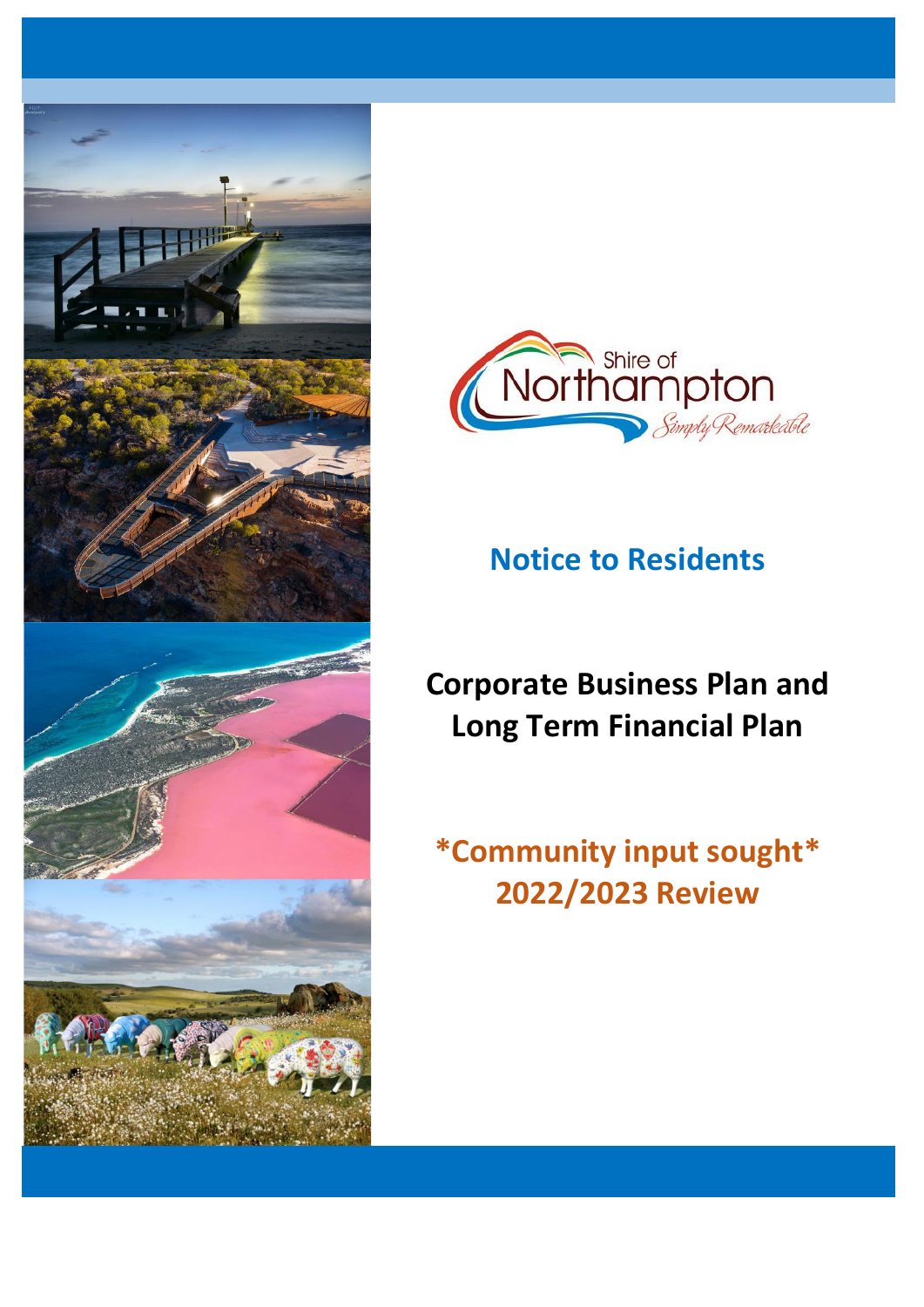# **Notice to Residents**

# **Corporate Business Plan and Long Term Financial Plan**

Each year Council invites residents and community groups through general advertising to submit projects for consideration in current and future budgets. Community input into future projects is vital as provides the Council with a direction and furthermore assists in the provision of services that the community is seeking.

Some of the projects are deemed large scale or capital projects which need to be planned in future years if they cannot occur within a current financial year. These projects are listed in the asset management sections of the Shires Corporate Business Plan (CBP) and provide a direction for future budgets.

Due to Cyclone Seroja there are projects that will not proceed, be deferred or may require a different approach before being decided upon. These are highlighted in each of the below sections.

An important factor in determining the Plan is that each year the projects must be approved within the annual Council budget and unfortunately many do not get approved due to financial constraints and other projects take priority. Where a project is not approved in the annual budget it is re-listed for consideration in the following year's budgets and CBP's.

The Local Roads and Community Infrastructure Programme, funds provided by the Federal Government, will again allow Council to bring forward long term projects. The following projects have been listed to occur in the balance of 2021/22 and 2022/23.

- Construct and access road from Horrocks to Little Bay
- Construct new ablutions on the northern side of the Northampton oval
- Seal the car parking area at the Kalbarri Skate Park
- Re-seal runway and apron at Kalbarri Airport ( part LRCI and part Council funded)

The CBP does not include general maintenance works as this forms part of the Councils overall maintenance budget for buildings, parks, roads etc.

So what is in the asset management section of the CBP now?

The asset management section is split into operational sections and the proposed projects for each section for future years are as per the following: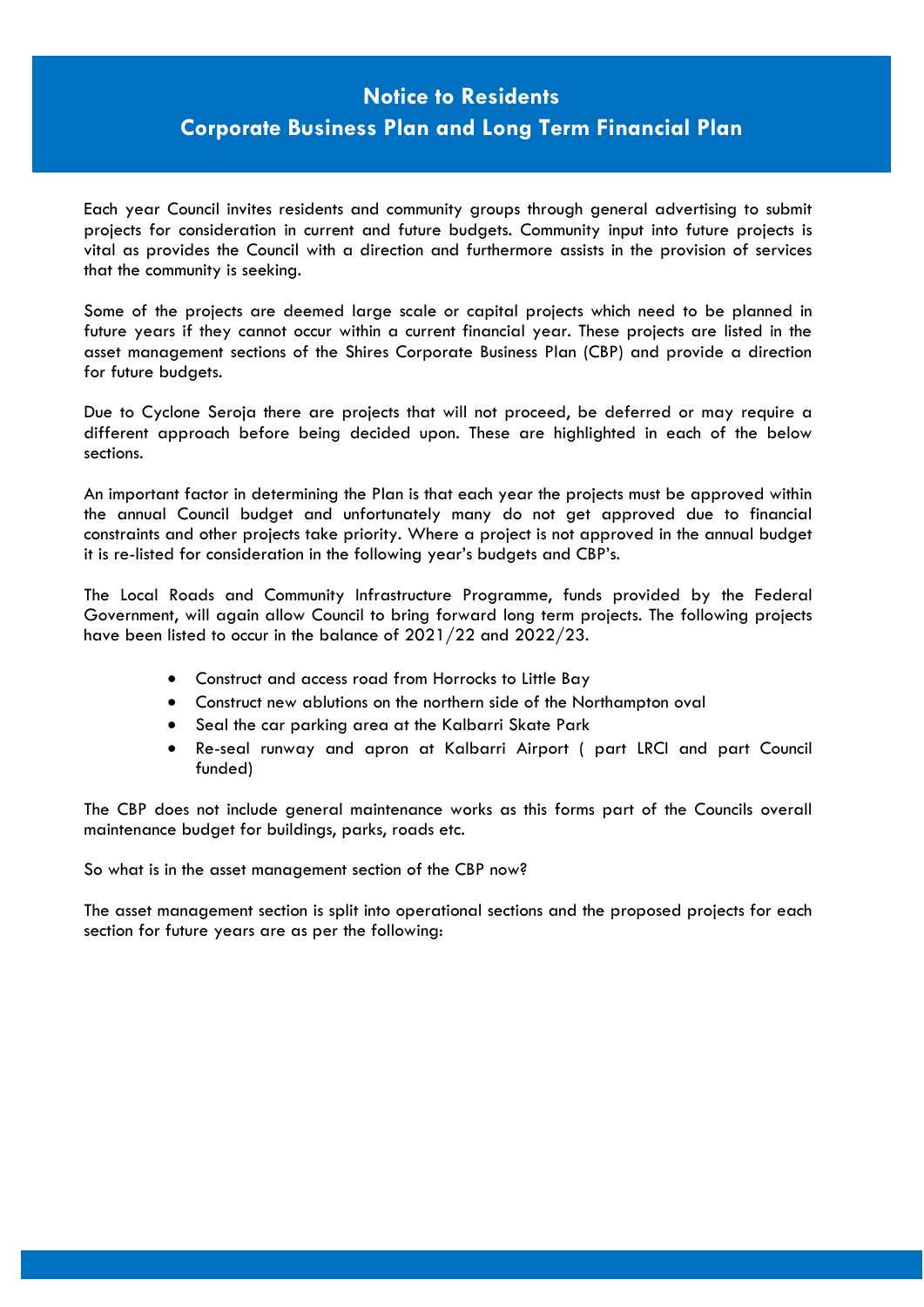#### **New Buildings/Infrastructure**

There are no new proposed building infrastructure projects forthcoming in the next five years that will be "ready to go" for this review. The proposed Kalbarri Multi Purpose Centre will be included once design and costs are known.

### **Major Building Upgrades**

| 2022/23 | RSL Hall - install acoustic ceiling                                                                                | \$10,000 |
|---------|--------------------------------------------------------------------------------------------------------------------|----------|
| 2023/24 | Allen Centre - replace guttering & facias<br>Replaced due to cyclone damage, project be deleted from<br><b>CBP</b> | \$40,000 |
| 2024/25 | Northampton Doctors Surgery - replace floor coverings                                                              | \$15,000 |

#### **Recreational Facilities Upgrades & New**

2023/24 Kalbarri Foreshore **Install bin surrounds to park land 240l bins** \$ 45,000 All foreshore works to be deferred until a plan for future upgrades has been adopted and funding sourced for the implementation of that plan

#### **Road Projects**

Following projects have been identified from submission, Council and Management and are for construction and/or preservation works.

Where an asterisk appears near a road name this indicates that grant funding is either received or is to be applied for to assist with the project. All other costs must come from Councils resources.

| ZUZZIZUZJ                |                                                     |    |                 |  |  |
|--------------------------|-----------------------------------------------------|----|-----------------|--|--|
| <b>Road/Street</b>       | <b>Works Description</b>                            |    | <b>Est Cost</b> |  |  |
| <b>Bruce Road</b>        | Reseal                                              | \$ | 44,000          |  |  |
| Anchorage Lane           | Reseal                                              | \$ | 13,000          |  |  |
| <b>Essex Street</b>      | Reseal (0.00 to 0.27 SLK)                           | \$ | 12,000          |  |  |
| John Street              | Reseal (0.21 - 0.38 SLK)                            | \$ | 31,000          |  |  |
| *Kalbarri Road           | Reseal (38 - 48 SLK)                                | \$ | 363,000         |  |  |
| <b>Smith Street</b>      | Kerb renewal and seal (0.00 to 0.40 & 0.66 to 0.77) | \$ | 110,000         |  |  |
| O'Connor & Lauder, Binnu | Construct and bitumen seal streets                  | \$ | 67,000          |  |  |
| *Grey Street, Kalbarri   | Asphalt reseal – stage 2                            | \$ | 304,000         |  |  |
| *Parker & Wundi Roads    | Construct and seal 2.3km                            |    | 400,000         |  |  |

**2022/2023**

| ZUZJIZUZ <del>T</del>  |                                   |  |                 |  |
|------------------------|-----------------------------------|--|-----------------|--|
| <b>Road/Street</b>     | <b>Works Description</b>          |  | <b>Est Cost</b> |  |
| *Balla Whelarra Road   | Reseal                            |  | 455,000         |  |
| <b>Burgess Street</b>  | Construct and bitumen seal street |  | 60,000          |  |
| *Kalbarri Road         | Reseal $(48 - 58$ SLK)            |  | 372,000         |  |
| <b>Binnu East Road</b> | Reconstruct floodway at SLK 2.85  |  | 150,000         |  |

## **2023/2024**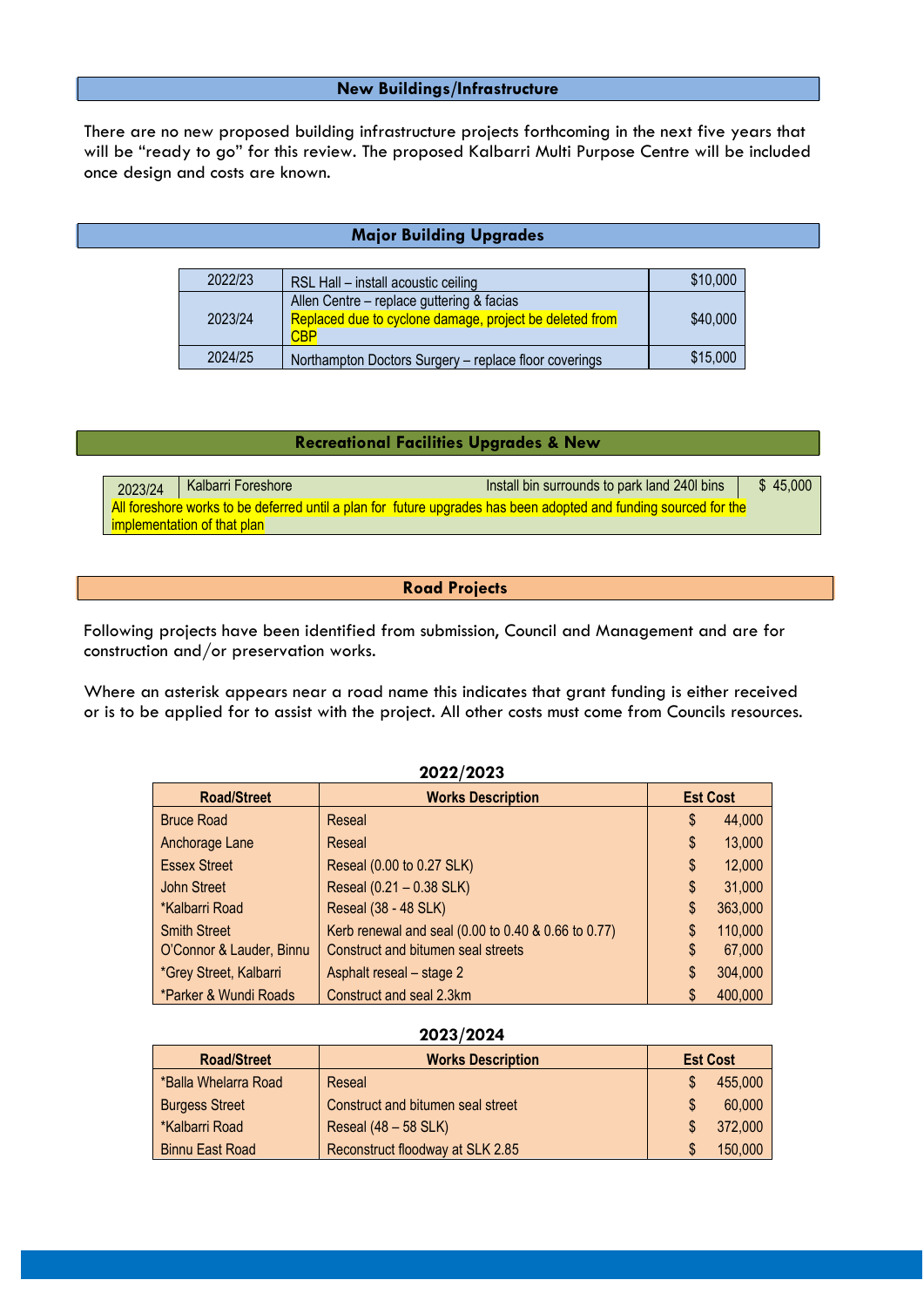#### **2024/2025**

| <b>Road/Street</b>     | <b>Works Description</b>                          | <b>Est Cost</b> |
|------------------------|---------------------------------------------------|-----------------|
| <b>Binnu East Road</b> | Reconstruct floodway at SLK 1.00                  | 160,000         |
| *Ogilvie East Road     | Stage 1 – construct and seal eastern section 12km | 840,000         |
| <b>Maver Street</b>    | <b>Install Kerb</b>                               | 11,000          |

| 2025/2026              |                                                   |                 |         |  |
|------------------------|---------------------------------------------------|-----------------|---------|--|
| <b>Road/Street</b>     | <b>Works Description</b>                          | <b>Est Cost</b> |         |  |
| *Ogilvie East Road     | Stage 2 – construct and seal eastern section 12km | \$.             | 840,000 |  |
|                        | <b>Reseal Stage 1</b>                             | S.              | 240,000 |  |
| <b>Mortimer Street</b> | Reconstruct and install drainage                  |                 | 80,000  |  |
| Murchison House Stn Rd | Reconstruct using gravel                          | \$              | 393,000 |  |

#### **2026/2027**

| <b>Road/Street</b>    | <b>Works Description</b>                            | <b>Est Cost</b> |
|-----------------------|-----------------------------------------------------|-----------------|
| *Nanda Drive          | Construct and bitumen seal section from Walker onto |                 |
|                       | <b>Smith Streets</b>                                | \$360,000       |
| *Ogilvie East Road    | <b>Reseal Stage 2</b>                               | \$250,000       |
| <b>Chilimony Road</b> | Realign and construct section north of Rob Road     | \$275,000       |

## **Car Park Development**

The Council established car park development plan is being progressed each year with the current plan being as per the following.

| <b>Car Park</b>        | <b>Works</b>                                                                                                     |         |           |           |           |
|------------------------|------------------------------------------------------------------------------------------------------------------|---------|-----------|-----------|-----------|
|                        |                                                                                                                  | 2022/23 | 2023/24   | 2024/25   | 2025/26   |
| Kalbarri               |                                                                                                                  |         |           |           |           |
| Essex St - Northampton | Parking on north side of                                                                                         |         | \$83,000  |           |           |
|                        | <b>Hampton Gardens</b>                                                                                           |         |           |           |           |
| <b>Back Beach</b>      | Seal access road & car park                                                                                      |         | \$150,000 |           |           |
|                        | Project be deferred due to car park destroyed by Cyclone Seroja, wait for foreshore redevelopment plan to be     |         |           |           |           |
| adopted                |                                                                                                                  |         |           |           |           |
| Jakes Beach            | Seal access road & car park                                                                                      |         |           |           | \$190,000 |
|                        | Project be deferred due to car park severely damaged by Cyclone Seroja, wait for foreshore redevelopment plan to |         |           |           |           |
| be adopted             |                                                                                                                  |         |           |           |           |
| Siphons                | Seal access road & car park                                                                                      |         | \$115,000 |           |           |
| <b>Porter Street</b>   | Seal skate parking area                                                                                          |         |           | \$125,000 |           |

Due to additional funding being received by Council through the Local Government Road and Community Infrastructure Programme, Porter Street car park work swill now occur in 2022/23. The revised CBP will reflect this change.

### **Footpath Development**

The Council developed a footpath plan in 2005 and remains in place. The main criteria for a pathway to be considered for construction are that it must link to shopping areas, medical services, schools etc. Not all streets in the various townsites require footpaths due to low traffic volumes.

A copy of the entire footpath plan can be provided upon request.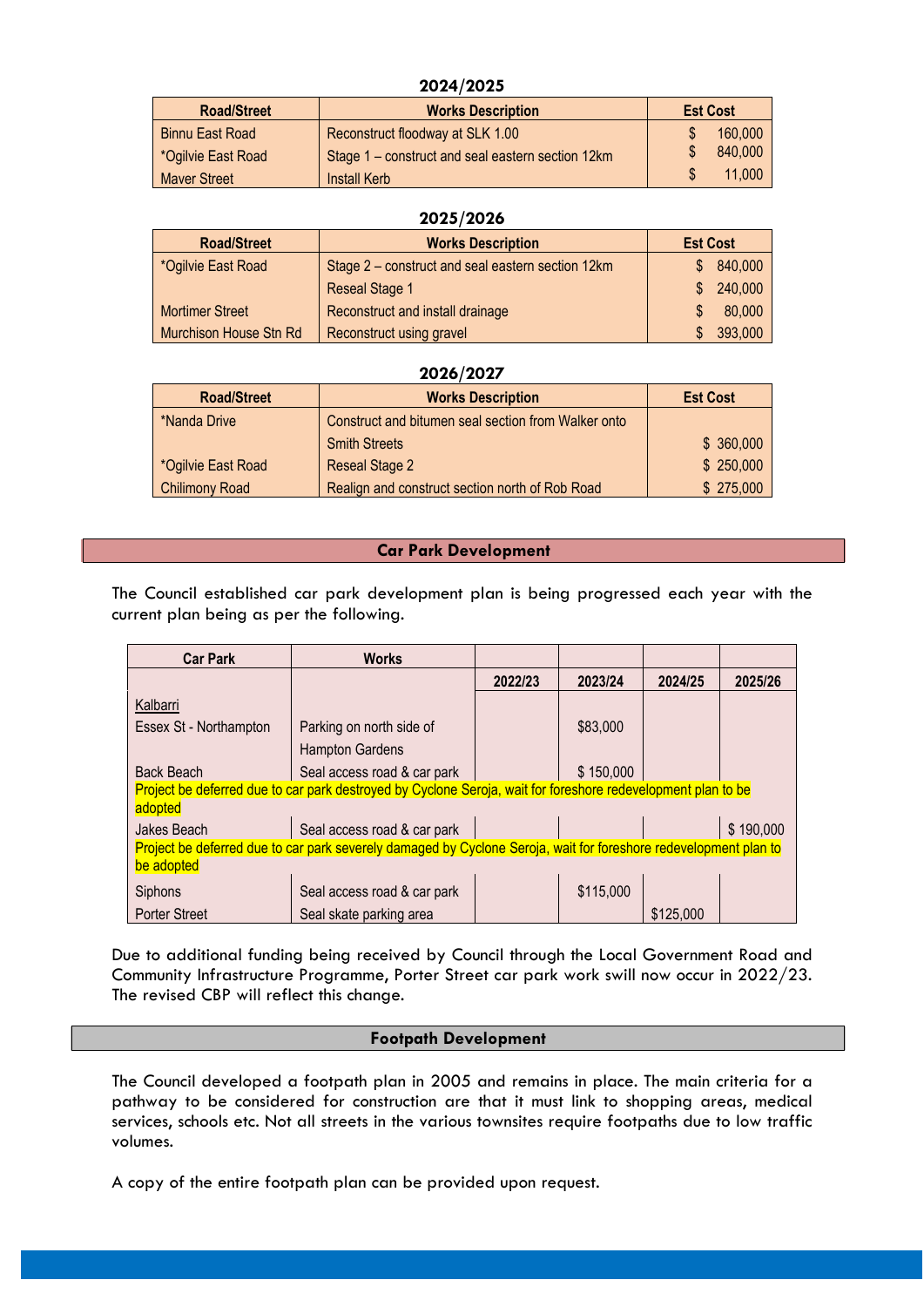The proposed footpath works for the next four years are as follows. Costs are estimated based on 2m wide concrete paths.

| <b>Street</b>              | <b>Works</b>                                                    | 2022//23  | 2023/24   | 2024/25   | <b>Beyond</b><br>2025 |
|----------------------------|-----------------------------------------------------------------|-----------|-----------|-----------|-----------------------|
| <b>Kalbarri Townsite</b>   |                                                                 |           |           |           |                       |
| <b>Auger Street</b>        | Smith to Mallard & Mortimer to Mallard                          |           | \$77,000  |           |                       |
| <b>Clotworthy Street</b>   | Grey to Smith (240m)                                            | \$53,000  |           |           |                       |
| Sequita Way                | Gallant to Gantheaume (180m)                                    |           |           |           | \$64,000              |
| <b>Callion Way</b>         | Waikiri to Gantheaume (230m)                                    |           |           |           | \$52,000              |
| <b>Gantheaume Crescent</b> | Waikiri to Sequita (192m)                                       |           |           |           | \$43,000              |
| George Grey Drive*         | Red Bluff to Eco Flora                                          | \$123,000 |           |           |                       |
| <b>Hasleby Street</b>      | <b>Construct Dual Use Pathway</b>                               |           |           |           | \$38,000              |
|                            | end of existing to Golf Club                                    |           |           |           |                       |
| Kaiber Street              | Whole Street, east side                                         |           |           |           | \$73,000              |
| Nanda Drive                | Red Bluff to Pederick (950m)                                    |           |           | \$210,000 |                       |
| Nanda Drive & Porter St    | Porter Street to Sun River Chalets                              |           |           |           | \$75,000              |
| Orabanda Close             | Batavia to Gantheaume (120m)<br>Gantheaume to Walker via Harvey |           |           |           | \$27,000              |
| <b>Ralph Street</b>        | (600m)                                                          |           | \$124,000 |           |                       |
| <b>Blue Holes</b>          | From a Malaleuca Trail to Car Park                              |           |           |           | \$37,000              |

#### **THE FUTURE**

The Corporate Business Plan and Long Term Financial Plan are revised and adopted by Council each year. Council encourages residents to have input into the future and take the time to view the projects and make comment or suggest projects/services for consideration by Council.

If you or your group have a project that you want Council to consider then please lodge a submission to the CEO before 18 March 2022 either in writing or email to [ceo@northampton.wa.gov.au](mailto:ceo@northampton.wa.gov.au)

**CR ELIZABETH SUDLOW SHIRE PRESIDENT**